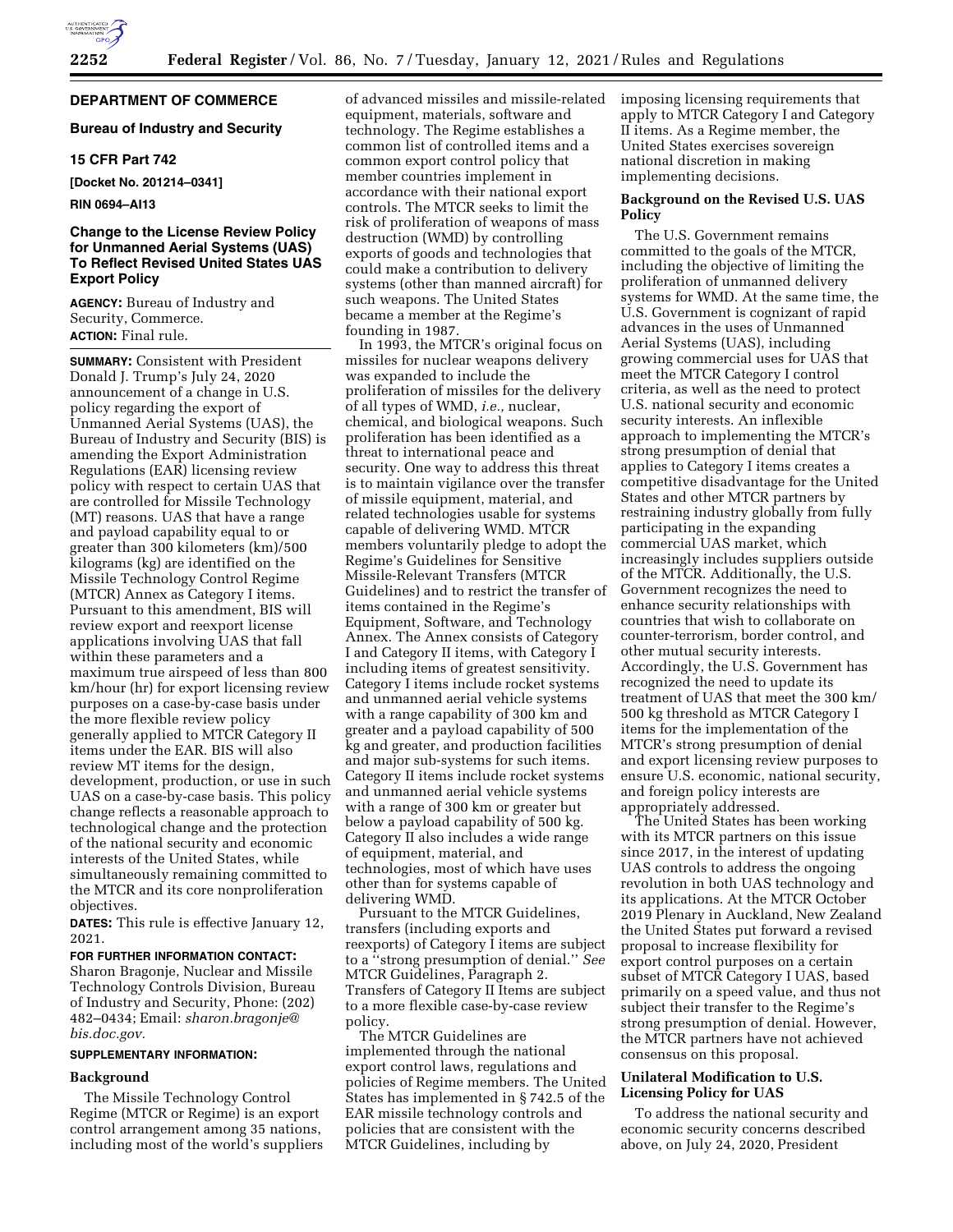Trump announced a change in the policy of the United States regarding exports of UAS (July 24, 2020 Revised UAS Export Policy). In this final rule, consistent with this revised policy, the U.S. Government is amending the licensing policy of the United States to allow greater flexibility in the export or reexport of certain MTCR Category I UAS subject to the Export Administration Regulations (EAR). Pursuant to this revision, the United States will invoke its national discretion on the implementation of the MTCR's strong presumption of denial to treat a subset of MTCR Category I UAS, *i.e.,*  those that have a range and payload capability equal to or greater than 300 km/500 kg but a maximum true airspeed of less than 800 km/hr, as Category II UAS for export licensing review purposes, which are generally subject to a more flexible case-by-case review. BIS is accordingly amending § 742.5 (Missile Technology) of the EAR to review license applications involving such UAS, as well as MT items for the design, development, production, or use in such systems, under a case-by-case review policy.

While the updated policy of the United States refers to the term UAS, the MTCR and the EAR use the term ''Unmanned Aerial Vehicle (UAV)''. The change in licensing policy set forth in revised § 742.5 of the EAR consequently uses the term UAV.

In making this licensing review policy change, the U.S. Government is exercising its national discretion as a member of the MTCR. This change will strengthen U.S. national security by improving the capabilities of U.S. partners and will increase U.S. economic security by opening the expanding UAS market to U.S. industry. The U.S. Government is implementing the July 24, 2020 Revised UAS Policy as a responsible and reasonable approach to technological change, establishing a systematic framework for implementation of the MTCR's strong presumption of denial for export licensing review purposes as applied to a particular subset of MTCR Category I UAS. This subset of UAS is widely used in intelligence, surveillance, and reconnaissance (ISR) missions and various commercial and other applications not involving WMD delivery, so a case-by-case license review policy is warranted.

The United States takes seriously both its nonproliferation commitments and its responsibility to ensure that exports and reexports and subsequent use of all U.S.-origin UAS are conducted responsibly, with appropriate end users and for appropriate end uses. To this

end, UAS that fall within this subset of Category I UAS will continue to be subject to a strong presumption of denial if they are intended for use as WMD delivery systems, or if they present a risk of diversion to such an end use.

This approach will maintain particular restraint on exports and reexports of those UAS that present higher risk for WMD delivery—such as cruise missiles, hypersonic aerial vehicles, and advanced unmanned combat aerial vehicles—without unduly impeding exports for growing commercial and conventional military applications. Finally, the United States notes that while all MTCR-related concerns are considered when reviewing a potential export or reexport of all UAS, the decision to approve—or not approve—such an export or reexport is a whole-of-government decision that takes into account all relevant factors and policies, including U.S. national security, nonproliferation, and foreign policy objectives, as well as the recipient country's capability and willingness to effectively and responsibly use and safeguard U.S. origin items, including technology, in accordance with U.S. laws and policies.

## **Amendments to the Export Administration Regulations (EAR)**

This final rule revises the EAR's missile technology controls to reflect the July 24, 2020 Revised UAS Export Policy. Specifically, in § 742.5 of the EAR (Missile technology), this final rule revises paragraph (b)(1) to add a new licensing review policy for UAVs with a specified range, payload, and maximum true airspeed by adding a new Note to paragraph (b)(1). The new Note to paragraph (b)(1) added by this final rule specifies that UAV systems that have a range and payload capability equal to or greater than 300 km/500 kg, but a maximum true airspeed of less than 800 km/hr, and MT items for use in UAV systems that meet these parameters, will not be subject to a policy of denial. Instead, such UAV systems will be reviewed on a case-bycase basis to determine whether the export or reexport will be used in support of WMD activities or military activities contrary to U.S. national security, or whether there is a risk of diversion to such activities. In addition, the same, more flexible, review policy will apply under the new note to MTcontrolled ''parts'' and ''components'' and other MT items for the design, ''development,'' ''production,'' or ''use'' (*see* § 772.1 of the EAR (15 CFR part 772—Definitions of Terms)) of UAV systems that meet these parameters,

including foreign-made UAV systems that do so (whether or not the foreignmade systems are or will be subject to the EAR).

BIS estimates that this licensing review policy change will result in an increase of twenty license applications submitted annually to BIS. This increase is anticipated because certain exporters that previously may have been deterred from applying for a license as a result of the more restrictive license review policy in place prior to this rule may now be motivated to apply for licenses under the new case-by-case license review policy. In addition, in making this estimate, BIS took into account the fact that the current number of commercial U.S. UAVs with the capability described in this final rule is rather small. Consequently, under the new, more flexible license review policy, the anticipated increase in the number of license applications will be minimal.

This final rule also makes a conforming technical change by revising the second sentence in paragraph (b)(1) of § 742.5 to add double quotation marks around the term parts (''part'' is a defined term in the EAR) and to add after it the term ''components'' (''component'' is also a defined term in the EAR). These technical edits clarify that the review standard applies to replacement ''parts'' and ''components'' for use in the specified applications (*i.e.,*  manned aircraft, satellite, land vehicle, or marine vessel).

#### **Export Control Reform Act of 2018**

On August 13, 2018, the President signed into law the John S. McCain National Defense Authorization Act for Fiscal Year 2019, which included the Export Control Reform Act of 2018 (ECRA) (50 U.S.C. 4801–4852). ECRA provides the legal basis for BIS's principal authorities and serves as the authority under which BIS issues this rule.

#### **Executive Order Requirements**

Executive Orders 13563 and 12866 direct agencies to assess all costs and benefits of available regulatory alternatives and, if regulation is necessary, to select regulatory approaches that maximize net benefits (including potential economic, environmental, public health and safety effects, distribute impacts, and equity). Executive Order 13563 emphasizes the importance of quantifying both costs and benefits, of reducing costs, of harmonizing rules, and of promoting flexibility. This final rule has been designated a ''significant regulatory action'' under Executive Order 12866.